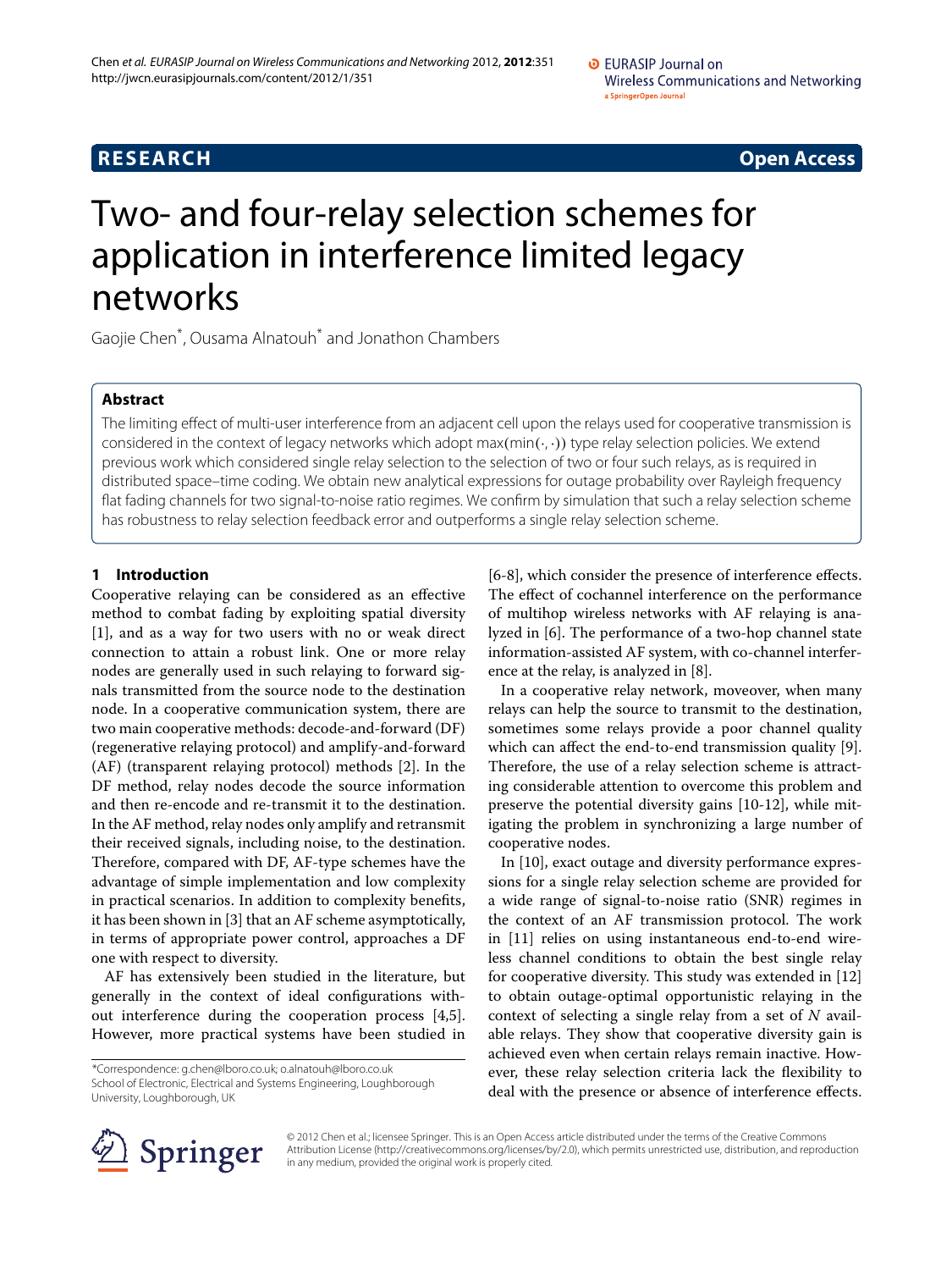In order to improve the practicality, in [\[13\]](#page-9-11) the effects of multi-user interference are considered for relay nodes and a single relay selection scheme is used to overcome the effects of the interference, in the context of legacy networks. However, using a single best relay is not always sufficient to satisfy the required outage probability at a destination node. Moreover, these works have not considered feedback error for relay selection, which means sometimes the best relay cannot be chosen because the wrong enable feedback information is received from the destination node. We highlight that this is different from recent work which has considered the effect of only delay in the feedback path [\[14\]](#page-9-12).

Therefore, in this article, in order to overcome these shortcomings, first, the basic AF protocol [\[15\]](#page-9-13) is considered when external out-of-cell structural/unmanaged interference affects the cooperation process. We also consider maximum ratio combining (MRC) at the destination node and distributed space–time coding (DSTC) to mitigate the associated bandwidth overhead. Furthermore, to facilitate analysis, we just consider interference at the relays and ignore the effect of interference at the destination node, which matches the approach in [\[13\]](#page-9-11). Moreover, this study is targeted at legacy systems where max*(*min*(*·, ·*))* type policies are used for relay selection. Second, we focus upon two selection schemes to select two or four relays from a single group of relays. We derive new outage probability expressions for two or four relay selection and compare them with the results for conventional best single relay selection. Finally, we examine by simulation the bit error rate (BER) performance of the best single relay selection scheme and the best two-relay selection scheme, in the presence of errors in the feedback of relay selection information. In practice, this could be as simple as a single permission to transmit bit.

The remainder of this article is organized as follows. The system model and a statistical expression for interferencebased AF are described in Section [2.](#page-1-0) In Section [3,](#page-2-0) the relay selection criteria for interference-limited systems and asymptotic outage probability analysis are presented. Simulation results for outage probability analysis and impact of relay selection feedback errors are provided in Section [4.](#page-5-0) And conclusions are drawn in Section [5.](#page-8-0)

**Notations:** The following notations are used in the article.  $\varepsilon(\cdot)$  represents the statistical expectation operator. A complex zero mean additive white Gaussian noise *n* ∼  $CN(0, N_0)$ , where  $N_0$  is the noise variance; and  $Pr(A)$  is the probability of A.  $\Gamma(n)$  is the Gamma function, and  $\mathbb{R}(\cdot)$ denotes the real value.

## <span id="page-1-0"></span>**2 System model**

Figure [1](#page-1-1) shows two neighboring clusters of nodes denoted (C1, C2) as in [\[13\]](#page-9-11). We focus on the analysis of the effect of inter-cluster interference on the relays in cluster C1 which



<span id="page-1-1"></span>contains nodes linked by independent Rayleigh flat-fading quasi-static channels. In this cluster, there is one source node and one destination node and many potential relay nodes grouped together, all equipped with single halfduplex antennas. Similar relay configurations have been studied in [\[16\]](#page-9-14).

For simplicity of exposition, there is no direct link between the source and the destination as path loss or shadowing is assumed to render it unusable [\[17\]](#page-9-15) and the neighboring cluster uses direct transmission from the source to a relay or the destination. In our protocol, the source broadcasts the signal to the relay nodes during the first time slot, and during the second time slot, the two (or four) selected relays, from the available group, transmit the received signal to the destination node. Moreover, the interference which is generated by the neighboring cluster is assumed only to affect the relay node and is ignored at the destination node. Therefore, the system model can be developed as follows: the received signal at the *i*th relay and the destination node are given by

$$
y_{SR_i} = \sqrt{E_s} h_{SR_i} x + \sqrt{E_s} h_{S'R_i} x' + n_{R_i}, \qquad (1)
$$

$$
y_{R_iD} = \sqrt{P_i} h_{R_iD} y_{SR_i} + n_D,
$$
\n(2)

where  $x$  and  $x'$  are the source signals from the target and neighboring clusters, respectively, typically drawn from a prescribed finite constellation. *Es* is the average energy per symbol;  $h_{SR_i}$ ,  $h_{S'R_i}$ , and  $h_{R_iD}$  are channel gains, which are the zero mean, independent, circularly symmetric, complex Gaussian random variables with variances  $\sigma_{SRi}^2$ ,  $\sigma_{R_i}^2$ , and  $\sigma_{R_i}^2$ , between the source and the *i*th relay node, between the neighboring source and the relay node and between the *i*th relay node and the destination node; and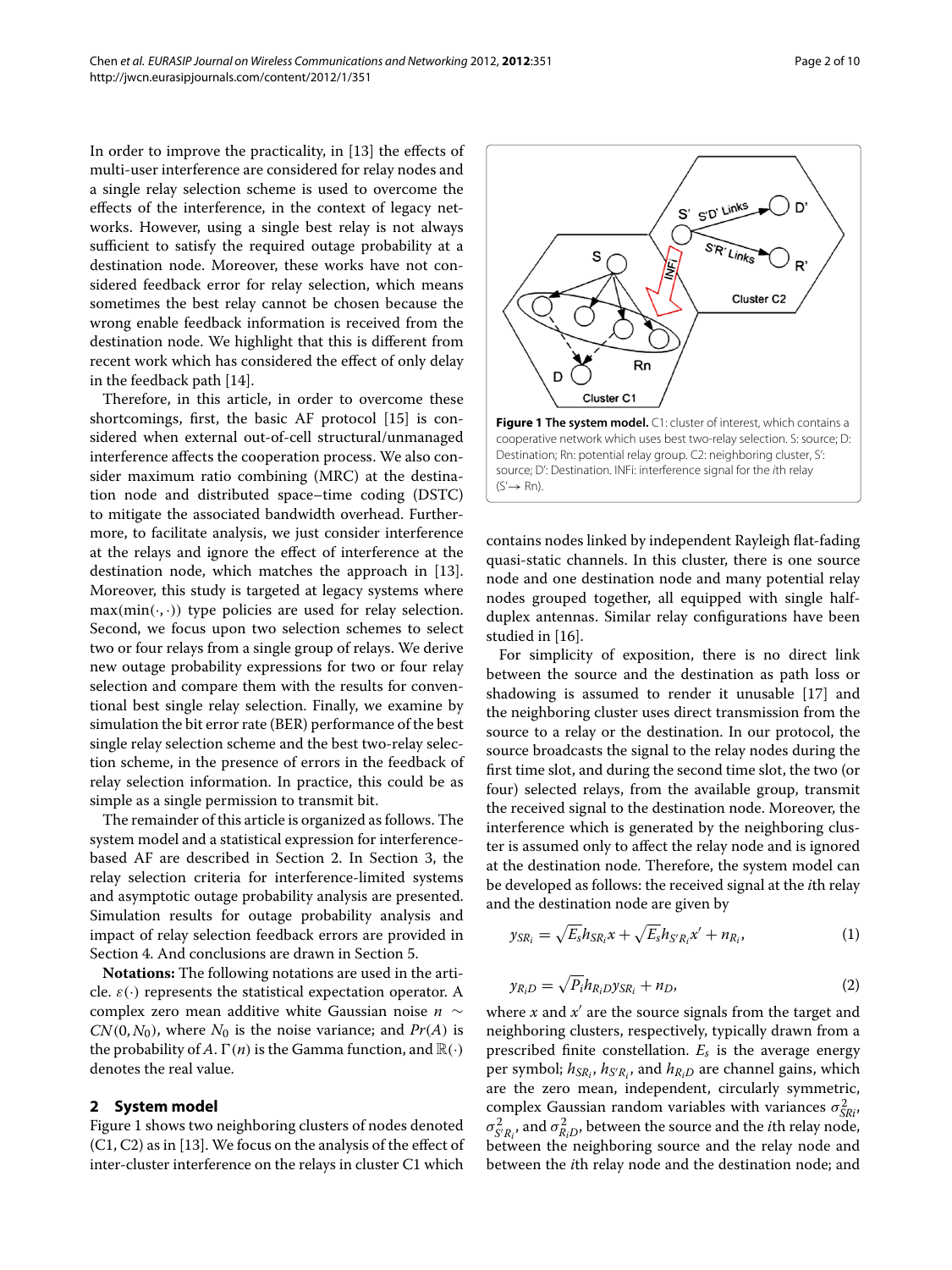the complex additive white Gaussian noise  $n_{R_i}$  and  $n_D$  are modeled as zero-mean mutually independent, circularlysymmetric, complex Gaussian random variables with variance *N*<sup>0</sup> at the *i*th relay and the destination node, respectively. The *i*th relay gain denoted by  $\sqrt{P_i}$  is calculated from

<span id="page-2-1"></span>
$$
P_i = E_s / (E_s |h_{SR_i}|^2 + E_s |h_{S'R_i}|^2 + N_0).
$$
\n(3)

In our model, the source powers at the target and the neighboring cluster are assumed to be the same. This model is representative of an ad-hoc network environment where there is no power control between adjacent clusters.

Next, because the two- or four-relay selection scheme is used, we assume that MRC is used at the destination [\[18\]](#page-9-16). The practical implementation of the MRC will, however, incur a capacity penalty due to the need to adopt a time multiplexing approach to transmission between the relay and the destination nodes; however, this can be mitigated by adopting a DSTC [\[16\]](#page-9-14), which is available for two or four relays. Furthermore, increasing the number of selected relays will incur practical overheads such as increased complexity in synchronization. Therefore, this article focuses on the selection of two and four relays. Therefore, the instantaneous equivalent end-toend signal-to-interference plus noise ratio (SINR) can be written as

<span id="page-2-2"></span>
$$
\gamma_D = \sum_{i \in N_s} \frac{P_i |h_{SR_i}|^2 |h_{R_iD}|^2}{P_i |h_{S'R_i}|^2 |h_{R_iD}|^2 + P_i |h_{R_iD}|^2 N_0 + N_0},\tag{4}
$$

where  $N_s$  denotes the set of two or four relay indices for the relays chosen in our relay selection scheme, and each term in the summation has the same form as in [\[13\]](#page-9-11). Substituting [\(3\)](#page-2-1) into [\(4\)](#page-2-2), the end-to-end SINR is

$$
\gamma_D = \sum_{i \in N_s} \frac{\gamma_{SR_i} \gamma_{R_i D}}{\gamma_{INFi} (\gamma_{R_i D} + 1) + \gamma_{SR_i} + \gamma_{R_i D} + 1},\tag{5}
$$

where  $\gamma_{SR_i} = |h_{SR_i}|^2 E_s/N_0$  and  $\gamma_{R_iD} = |h_{R_iD}|^2 E_s/N_0$  are the instantaneous SNRs of the source to *i*th relay and *i*th relay to destination links, respectively. And *γINFi* =  $\gamma_{S'R_i} = |h_{S'R_i}|^2 E_s/N_0$  denotes the interference-to-noise ratio (INR) for the *i*th relay as a result of the neighboring source. It is difficult to use [\(5\)](#page-2-3) to find a closed form expression for the probability density function (PDF) of *γD*, therefore, for high SNR, we provide an asymptotic bound as

<span id="page-2-4"></span>
$$
\gamma_D \simeq \sum_{i \in N_s} \frac{\gamma_{SR_i}}{\gamma_{INFi}},\tag{6}
$$

which is the sum of the ratios between the SNR of the first hop and the INR of the interference, because when  $\text{SNR} \rightarrow \infty$ , then  $\varepsilon(\gamma_{INFi})\varepsilon(\gamma_{RiD}) \gg \varepsilon(\gamma_{INFi}) + \varepsilon(\gamma_{SRi}) +$  $\varepsilon(\gamma_{R,D}) + 1$ . In this case, the statistical description of the system is independent of the second hop.

For this asymptotic case, the PDF and cumulative distribution function (CDF) of each ratio in [\(6\)](#page-2-4), which is between two exponential random variables [\[19\]](#page-9-17), are given in closed form, as

<span id="page-2-5"></span>
$$
f(\gamma) = \frac{L}{(L+\gamma)^2} \quad \text{and} \quad F(\gamma) = \frac{\gamma}{(L+\gamma)},\tag{7}
$$

where  $f(\cdot)$  and  $F(\cdot)$  denote the PDF and the CDF, respectively. The parameter  $L = \frac{\varepsilon(\gamma_{SR_i})}{\varepsilon(\gamma_{INF_i})} = \frac{\sigma_{SR_i}^2}{\sigma_{S'R_i}^2}$ . Note that the parameter *L* controls the level of interference in the target and neighboring clusters.

Furthermore, considering interference at both the relays and the destination nodes is beyond the scope of this study and is left for analysis in future work. Our two- or fourrelay selection scheme assuming interference only at the relays will be implemented as presented in the following sections.

## <span id="page-2-0"></span>**3 Two- or four-relay selection with outage probability analysis**

In order to introduce our proposed two- or four-relay selection schemes, we need to introduce first the conventional relay selection scheme.

## **3.1 Conventional relay selection**

In [\[11\]](#page-9-10), the conventional relay selection policy which is used in the ideal distributed implementation without interference is considered. It requires the instantaneous signal SNR between the links from the source to relay and the relay to the destination node to be known, and then a particular relay is selected to maximize the minimum instantaneous SNR between them; the relay selection scheme can therefore be represented by

<span id="page-2-3"></span>
$$
b_{\text{con}} = \arg \max_{i \in N} \min(\gamma_{SR_i}, \gamma_{R_i D}), \tag{8}
$$

where *N* represents the set of indices of all available relays.

The conventional relay selection policy offers the relay with the "best" end-to-end path between source and destination and provides diversity gain on the order of the number of the relays [\[12\]](#page-9-9). However, this relay selection criterion is only considered for environments without interference, and the best relay selection is not always sufficient to achieve the required outage probability at a destination node. Finally, when feedback error is present in the relay selection, the performance of the single relay selection scheme is significantly degraded, further discussion of which will be given in the simulation section. Therefore, to overcome these problems two- and fourrelay selection schemes are proposed for use in interference configurations for legacy networks which are restricted to adopt a max*(*min*(*·, ·*))* type policy.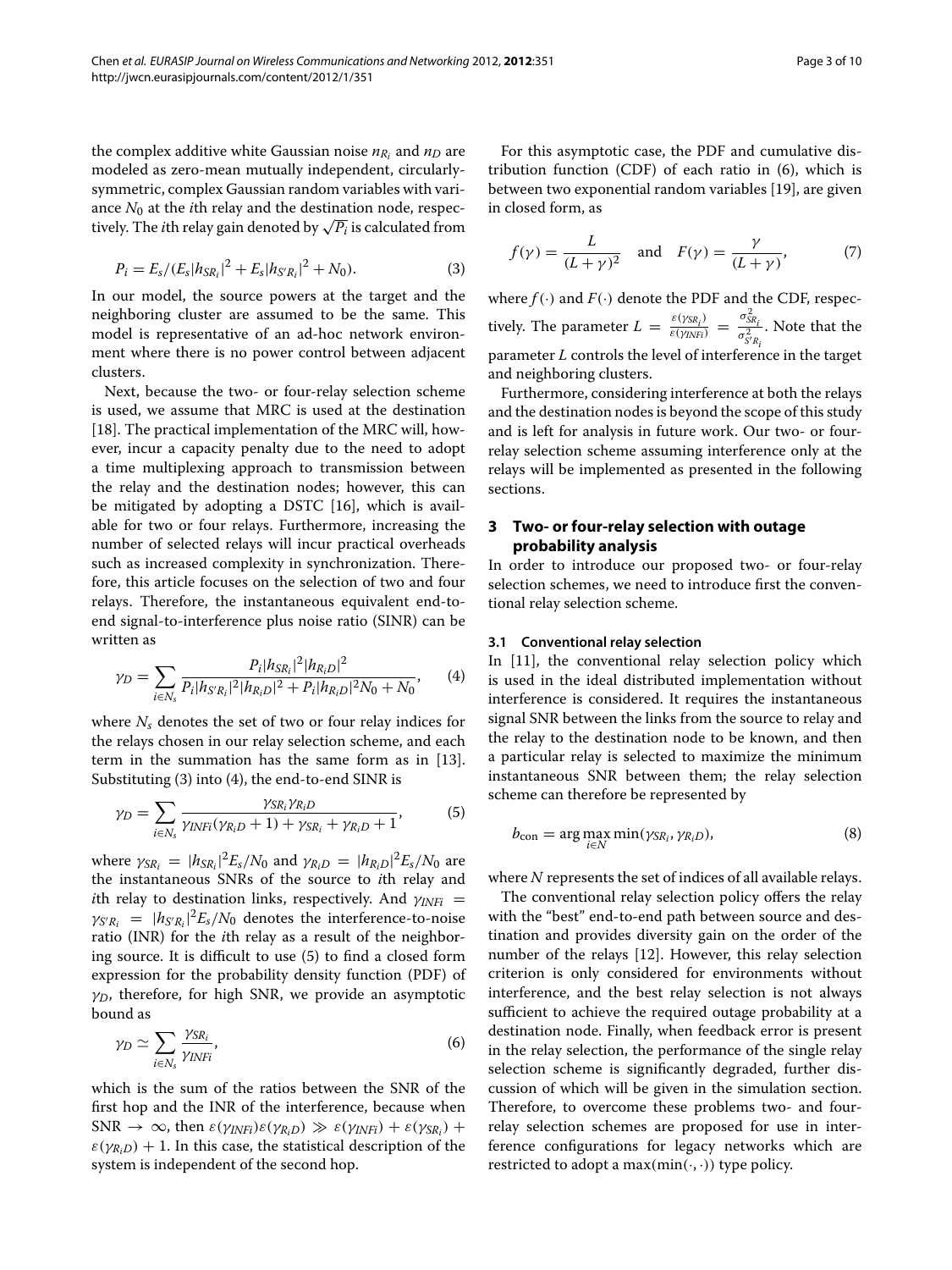### **3.2 Asymptotic two- and four-relay selection criterion**

The first proposed two- and four-relay selection criterion is motivated by the simplified expression of the system. As has been seen in [\(6\)](#page-2-4), the asymptotic behavior of the system converges to the sum of the ratios between source to relay and interference links. Therefore, a relay selection policy is to choose the best relay set which gives the maximum value of the ratio. Take the best two relay selection for example, the asymptotic selection policy can be obtained as

$$
\mathbf{b}_{Asy} = \arg \max_{i \in N} \max_{i' \in N-1} \left( \frac{\gamma_{SR_i}}{\gamma_{INFi}} \right), \tag{9}
$$

where  $\mathbf{b} = (i, i'),$  i.e., the best pair of relay indices, where *i* denotes the index of the relay with the best link in *N*, and *i'* is that of the best relay among the remaining  $N - 1$ . In this approach, we select the best two relay nodes from the *N* available relays in the group in the cluster, namely, select the relays with the maximum *γ*max and the second largest  $\gamma_{\text{max}-1}$  from the *N* relays instantaneous SNRs. Using the theory of order statistics [\[20\]](#page-9-18), the selection of the maximum and the second largest is not independent, we therefore can find the joint distribution of the two largest values as

<span id="page-3-0"></span>
$$
f(x, y) = N(N-1)F(y)^{N-2}f(x)f(y),
$$
\n(10)

where we denote  $\gamma_{\text{max}} = x$  and  $\gamma_{\text{max}} = y$ . Substituting [\(7\)](#page-2-5) into [\(10\)](#page-3-0), we obtain

<span id="page-3-1"></span>
$$
f(x,y) = \frac{N(N-1)L^2 y^{N-2}}{(L+y)^N (L+x)^2}.
$$
\n(11)

Then we calculate the CDF  $F^{\rm Asy}_{\rm \gamma_{up}}(\gamma)$ , where  $\gamma_{\rm up}$  is the sum of *x* and *y*, which are identically distributed and formed as the ratios of exponential random variables. Therefore, the CDF is obtained as

$$
F_{\gamma_{\rm up}}^{\rm Asy}(\gamma) = Pr\{x + y \le \gamma\}.
$$
 (12)

Given that *x* and *y* are non-negative, with  $x > y$ , then,

$$
F_{\gamma_{\rm up}}^{\rm Asy}(\gamma) = \int_0^{\frac{\gamma}{2}} \int_y^{\gamma - y} f(x, y) dx dy.
$$
 (13)

Using the PDF in [\(11\)](#page-3-1), and after performing some manipulations, we obtain

<span id="page-3-2"></span>
$$
F_{\gamma_{up}}^{\text{Asy}}(\gamma) = N(N-1)L^{2} \left\{ \frac{\left(\frac{\gamma}{2}\right)^{N-1} (LN + \frac{\gamma}{2})}{N(N-1)L^{2}(L + \frac{\gamma}{2})^{N}} - \frac{\left(\frac{\gamma}{2}\right)^{N}}{(L + \frac{\gamma}{2})^{N}(L + \gamma)^{2}} \left[ \frac{2(L + \gamma)(L + \frac{\gamma}{2})}{L(N-1)\gamma} + \frac{\left(\frac{L + \frac{\gamma}{2}}{L}\right)^{N} F_{2,1}(N, N; N + 1; -\frac{\gamma}{2L})}{N} + \frac{\frac{\gamma}{2} \left(\frac{L + \frac{\gamma}{2}}{L}\right)^{N} F_{1}(N + 1; N, 1; N + 2; -\frac{\gamma}{2L}, \frac{\gamma}{2(L + \gamma)})}{LN + L + \gamma N + \gamma} \right\},\tag{14}
$$

where  $F_{2,1}(a, b, c, z)$  is the first hypergeometric function, which can be calculated by using the Hypergeom Matlab function [\[21\]](#page-9-19). Furthermore,  $F_1(a; b1, b2; c; x, y)$  is a formal extension of the Appell hypergeometric function of two variables, which can also be expressed by the simple integral in [\[22\]](#page-9-20) as

$$
F_1(a; b1, b2; c; x, y) = \frac{\Gamma(c)}{\Gamma(a)\Gamma(c-a)}
$$
  
 
$$
\times \int_0^1 t^{a-1} (1-t)^{c-a-1} (1-xt)^{-b_1} (1-yt)^{-b_2} dt
$$
  
for  $\mathbb{R}(c) > \mathbb{R}(a) > 0$ ,

where  $\Gamma(n) = (n-1)!$  is the Gamma function.

Therefore, the outage probability is defined as when the average end-to-end SNR falls below a certain predefined threshold value, *α*. The outage probability can be expressed as

<span id="page-3-5"></span>
$$
P_{\text{out}} = \int_0^\alpha f_\gamma(\gamma) d\gamma = F_{\gamma_{up}}(\alpha). \tag{15}
$$

The outage probability of the best two-relay selection can be expressed by using the CDF expression [\(14\)](#page-3-2).

Then we can use a similar method to obtain the outage probability for the best four-relay selection as follows. The asymptotic selection policy can be obtained as

$$
\mathbf{b}_{\text{con}} = \arg \max_{i \in N} \max_{i' \in N-1} \max_{i'' \in N-2} \max_{i'' \in N-3} \left( \frac{\gamma_{SR_i}}{\gamma_{INFi}} \right), \qquad (16)
$$

where  $\mathbf{b} = (i, i', i'', i''')$ , i.e., the best four relay indices, in which *i* denotes the index of the relay with the best link in *N*; *i'* is that of the best relay among the remaining  $N - 1$ , and  $i''$  is that of the best relay among the remaining  $N-2$ , and  $i^{\prime\prime\prime}$  is that of the best relay among the remaining  $N-3$ . The joint distribution of the four largest values is

<span id="page-3-6"></span><span id="page-3-3"></span>
$$
f(w, x, y, z) = N(N-1)(N-2)(N-3)F(z)^{N-4}f(w)f(x)f(y)f(z),
$$
\n(17)

where we define  $\gamma_{\text{max}} = w$ ,  $\gamma_{\text{max}-1} = x$ ,  $\gamma_{\text{max}-2} = y$  and  $\gamma_{\text{max}-3}$  = *z*. Substituting [\(7\)](#page-2-5) into [\(17\)](#page-3-3), we can obtain

<span id="page-3-4"></span>
$$
f(w,x,y,z) = \frac{N(N-1)(N-2)(N-3)L^{4}z^{N-4}}{(L+z)^{N-2}(L+w)^{2}(L+x)^{2}(L+y)^{2}}.
$$
\n(18)

Then we calculate the CDF  $F^{\rm Asy}_{\rm \gamma_{up}}(\gamma)$ ,  $\gamma_{\rm up}$  is formed as the sum of *w*, *x*, *y*, and *z* random variables, which are identically distributed and ratios of exponential random variables. Therefore, the CDF is obtained by

$$
F_{\gamma_{\rm up}}^{\rm Asy}(\gamma) = Pr\{w + x + y + z \le \gamma\}.
$$
 (19)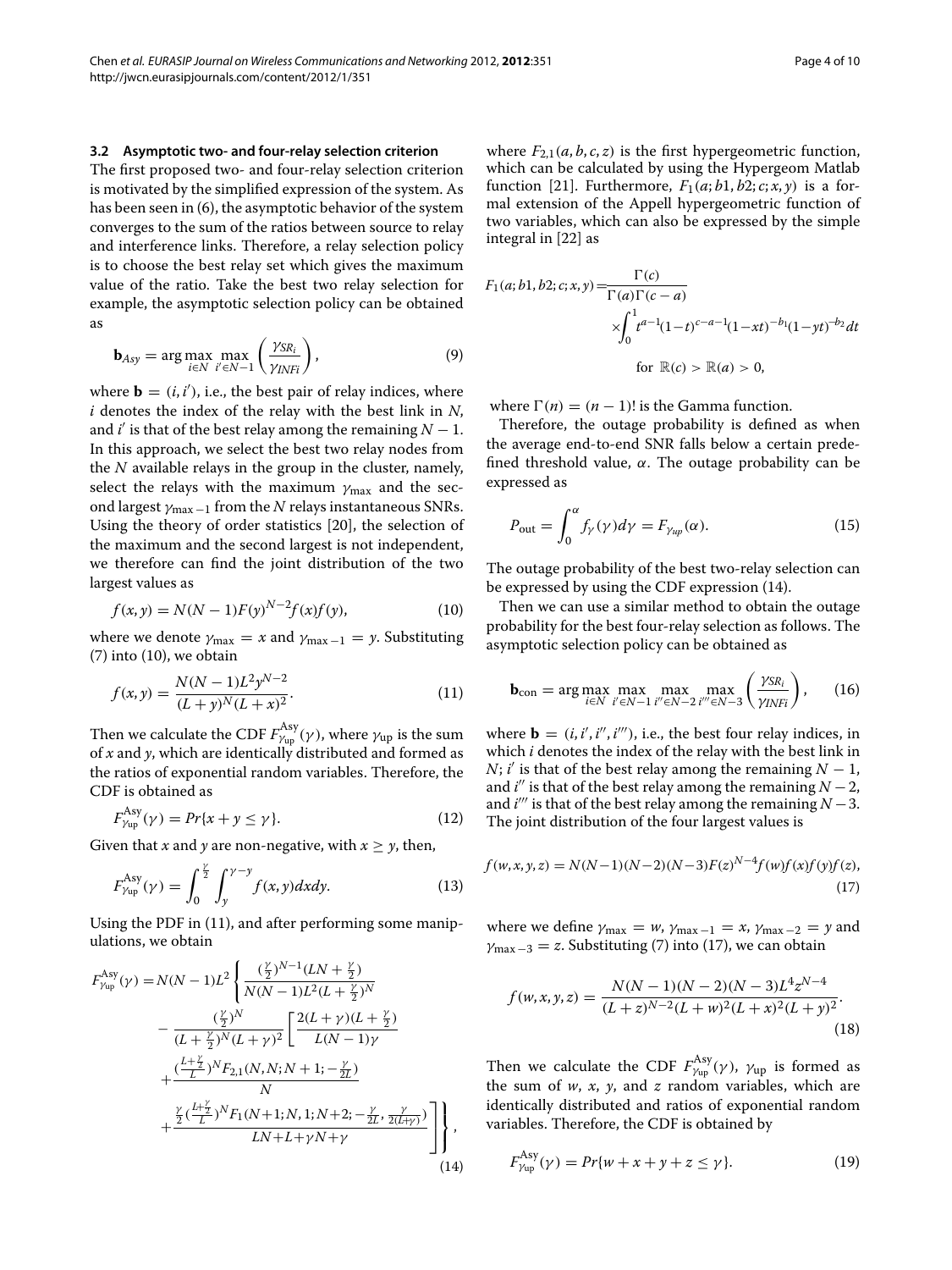Given that *w*, *x*, *y*, and *z* are non-negative, with  $w \ge x \ge$  $y \geq z$ , then,

<span id="page-4-0"></span>
$$
F_{\gamma_{\text{up}}}^{\text{Asy}}(\gamma) = \int_0^{\frac{\gamma}{4}} \int_z^{\frac{\gamma - z}{3}} \int_y^{\frac{\gamma - z - y}{2}} (20) \times \int_x^{\gamma - z - \gamma - x} f(w, x, y, z) dw dx dy dz.
$$

Substituting [\(18\)](#page-3-4) into [\(20\)](#page-4-0), we can obtain

$$
F_{\gamma_{\text{up}}}^{\text{Asy}}(\gamma) = \int_0^{\frac{\gamma}{4}} \int_z^{\frac{\gamma - z}{3}} \int_y^{\frac{\gamma - z - y}{2}} \int_x^{\gamma - z - y - x} \times \frac{N(N - 1)(N - 2)(N - 3)L^4 z^{N - 4}}{(L + z)^{N - 2}(L + w)^2 (L + x)^2 (L + y)^2} dwdxdydz.
$$
\n(21)

Then, exploiting [\(21\)](#page-4-1) as in [\(15\)](#page-3-5), the outage probability can be evaluated, for example for the results in Section [4](#page-5-0) we employ the Mathematica software package [\[23\]](#page-9-21).

In this study, we focus on a two- or four-relay selection approach as it is immediately applicable within a cooperative network, which exploits DSTC [\[16\]](#page-9-14) to improve the end-to-end performance, such as an Alamouti or Quasi-Orthogonal code, according to the number of selected relays. Furthermore, for our relay selection policy, it requires only the SNR of the links from source to relay nodes and the INR of the interference links which can be obtained by the relay nodes during the early stage of transmission. In terms of the relay selection policy, moreover, the information describing the links between the relay and destination is not required at the destination node, therefore, this policy has a lower complexity than that of [\[12\]](#page-9-9) and may save feedback set-up time.

#### **3.3 Semi-conventional two- and four-relay selection**

The semi-conventional two- and four-relay selection schemes are an extension of the conventional selection scheme and motivated by the expression of the general statistics [\(4\)](#page-2-2). There are three advantages in the semi-conventional two- and four-relay selection scheme. First, because this scheme is based on the conventional approach, it does not involve complex computational operations, and can easily be obtained from the conventional case without modifying the  $min(\cdot, \cdot)$  operation. Second, it is suitable for ad-hoc systems with mobility that dynamically and continuously change between interference and non-interference environments. Third, the proposed scheme balances the gap between the conventional scheme and asymptotic case for the interference situation. Therefore, in this study, we just focus on a simple ratio between the conventional min*(*·, ·*)* operation and the interference term, because it does not change the basic

structural core of the system. In the following, the best two-relay selection scheme becomes

$$
\mathbf{b}_{\text{Semi}} = \arg \max_{i \in N} \max_{i' \in N-1} \left( \frac{\min(\gamma_{SR_i}, \gamma_{R_i D})}{\gamma_{INFi}} \right) \tag{22}
$$

<span id="page-4-1"></span>where  $\mathbf{b} = (i, i'),$  i.e., the best pair of relay indices, where *i* denotes the index of the relay with the best link in *N*, and *i'* is that of the best relay among the remaining  $N - 1$ . Here, we need to consider the outage behavior of the ratio *γ<i>γ***<sub>***N***</sub>***i* according to the semi-conventional scheme. In order *γV*<sub>*NNFi*</sub>  $\frac{\gamma_{INFI}}{\gamma_{INFI}}$  according to the semi-conventional seneme. In order bound as in [\[13\]](#page-9-11), two cases will be considered.

In the first case, the value  $\min(\gamma_{SR_i}, \gamma_{R_iD}) = \gamma_{SR_i}$ , which means the selected relay, the minimum between the two hops, is the link between source and relay. Therefore, the PDF and CDF are given in closed form and correspond to a ratio between the min operation and an exponential random variable, which are

<span id="page-4-2"></span>
$$
f(\gamma) = \frac{2L}{(L+2\gamma)^2} \quad \text{and} \quad F(\gamma) = \frac{2\gamma}{L+2\gamma},\tag{23}
$$

where  $f(\cdot)$  and  $F(\cdot)$  denote the PDF and the CDF, respectively. Substituting [\(23\)](#page-4-2) into [\(10\)](#page-3-0), we obtain

<span id="page-4-4"></span><span id="page-4-3"></span>
$$
f(x,y) = \frac{N(N-1)2^N L^2 y^{N-2}}{(L+2y)^N (L+2x)^2}.
$$
 (24)

Using the PDF in [\(24\)](#page-4-3) and [\(13\)](#page-3-6), and after performing some manipulations, we can obtain [\(25\)](#page-4-4), some definitions for which have already been shown in the last section.

$$
F'_{\gamma_{\text{up}}}(\gamma) = N(N-1)2^{N}L^{2}\left\{\frac{(\frac{\gamma}{2})^{N-1}(LN+\gamma)}{2N(N-1)L^{2}(L+\gamma)^{N}} - \frac{(\frac{\gamma}{2})^{N}}{2(L+\gamma)^{N}(L+2\gamma)^{2}}\left[\frac{2(L+2\gamma)(L+\gamma)}{L(N-1)\gamma} + \frac{2(\frac{L+\gamma}{L})^{N}F_{2,1}(N,N;N+1;-\frac{\gamma}{L})}{N} + \frac{2\gamma(\frac{L+\gamma}{L})^{N}F_{1}(N+1;N,1;N+2;-\frac{\gamma}{L},\frac{\gamma}{L+2\gamma})}{(N+1)(L+2\gamma)}\right]\right\}.
$$
\n(25)

In the second case, the value min $(\gamma_{SR_i}, \gamma_{R_iD}) = \gamma_{R_iD}$ , which means the minimum between the two hops of the selected relay, is the link from relay to destination which is not considered in the ratio of interest. According to the assumption of [\[13\]](#page-9-11), the conventional asymptotic relay selection can be used as an outage bound in this case. Therefore, based on the above two equiprobable cases, the semi-conventional end-to-end CDF is given as

<span id="page-4-5"></span>
$$
F_{\gamma_{\rm up}}^{\rm Semi}(\gamma) = \frac{1}{2} F_{\gamma_{\rm up}}^{\rm Asy}(\gamma) + \frac{1}{2} F_{\gamma_{\rm up}}'(\gamma), \tag{26}
$$

where  $F^{\rm Asy}_{\rm \gamma_{up}}(\gamma)$  and  $F'_{\rm \gamma_{up}}(\gamma)$  are denoted by [\(14\)](#page-3-2) and [\(25\)](#page-4-4), respectively. And the outage probability can be obtained by using [\(26\)](#page-4-5).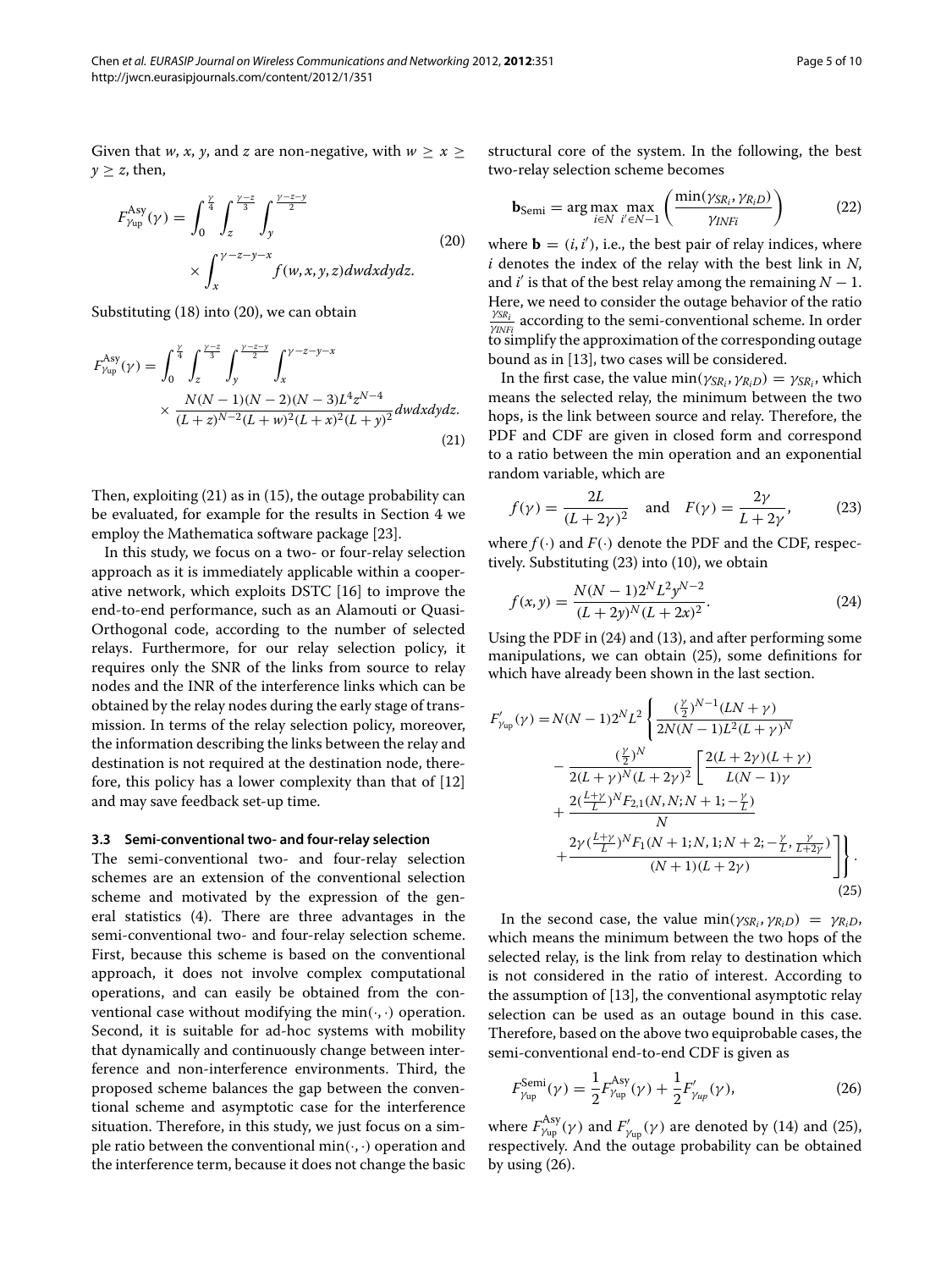Then, we can use a similar method to obtain the best four relays in the following processing. The semiconventional selection policy can be obtained as

$$
\mathbf{b}_{\text{Semi}} = \arg \max_{i \in N} \max_{i' \in N-1} \max_{i'' \in N-2} \max_{i'' \in N-3} \left( \frac{\min(\gamma_{SR_i}, \gamma_{R_iD})}{\gamma_{INFi}} \right),\tag{27}
$$

where  $\mathbf{b} = (i, i', i'', i''')$ , i.e., the best four relay indices, wherein *i* denotes the index of the relay with the best link in  $N$ ;  $i'$  is that of the best relay among the remaining *N*  $-$  1, and *i* $\degree$  is that of the best relay among the remaining  $N-2$ , and *i*<sup>'''</sup> is that of the best relay among the remaining  $N-3$ . In the first case, the joint distribution of the four largest values can be obtained by substituting [\(23\)](#page-4-2) into [\(17\)](#page-3-3), yielding

<span id="page-5-1"></span>
$$
f(w,x,y,z) = \frac{N(N-1)(N-2)(N-3)2^N L^4 z^{N-4}}{(L+2z)^{N-2}(L+2w)^2 (L+2x)^2 (L+2y)^2}.
$$
\n(28)

<span id="page-5-2"></span>Substituting [\(28\)](#page-5-1) into [\(20\)](#page-4-0), and after performing some manipulations, we can obtain

$$
F'_{\gamma_{\text{up}}}(\gamma) = \int_0^{\frac{\gamma}{4}} \int_z^{\frac{\gamma - z}{3}} \int_y^{\frac{\gamma - z - y}{2}} \int_x^{\gamma - z - y - x} \times \frac{N(N - 1)(N - 2)(N - 3)2^N L^4 z^{N - 4}}{(L + 2z)^{N - 2} (L + 2w)^2 (L + 2x)^2 (L + 2y)^2} dw dx dy dz.
$$
\n(29)

Therefore, the final end-to-end CDF can be obtained as

<span id="page-5-3"></span>
$$
F_{\gamma_{\rm up}}^{\rm Semi}(\gamma) = \frac{1}{2} F_{\gamma_{\rm up}}^{\rm Asy}(\gamma) + \frac{1}{2} F_{\gamma_{\rm up}}'(\gamma), \tag{30}
$$

where  $F_{\gamma_{\rm up}}^{\rm Asy}(\gamma)$  and  $F_{\gamma_{\rm up}}'(\gamma)$  are given by [\(21\)](#page-4-1) and [\(29\)](#page-5-2), respectively. And the outage probability can be evaluated by using [\(15\)](#page-3-5) and [\(30\)](#page-5-3), for example with the Mathematica software package [\[23\]](#page-9-21).

## <span id="page-5-0"></span>**4 Simulation results for outage probability analysis and impact of relay selection feedback errors**

In this section, in order to verify the results obtained from the above mathematical expressions, we assumed the target source node and the neighboring source node use the same unity transmission power, and there is no direct link between the source and the destination as path loss or shadowing render it unusable. We show outage probability performance of the two- and four-relay selection schemes.

Figure [2](#page-5-4) shows the comparison of the outage probability of the best two-relay selection schemes, where  $L =$ 5 and 20. It can be seen that increasing the number of relays, *N*, decreases the outage probability, and hence when the number of relays is large, the outage event (no transmission) becomes less likely, for example, with the total number of available relays increasing from 4 to 6,

<span id="page-5-4"></span>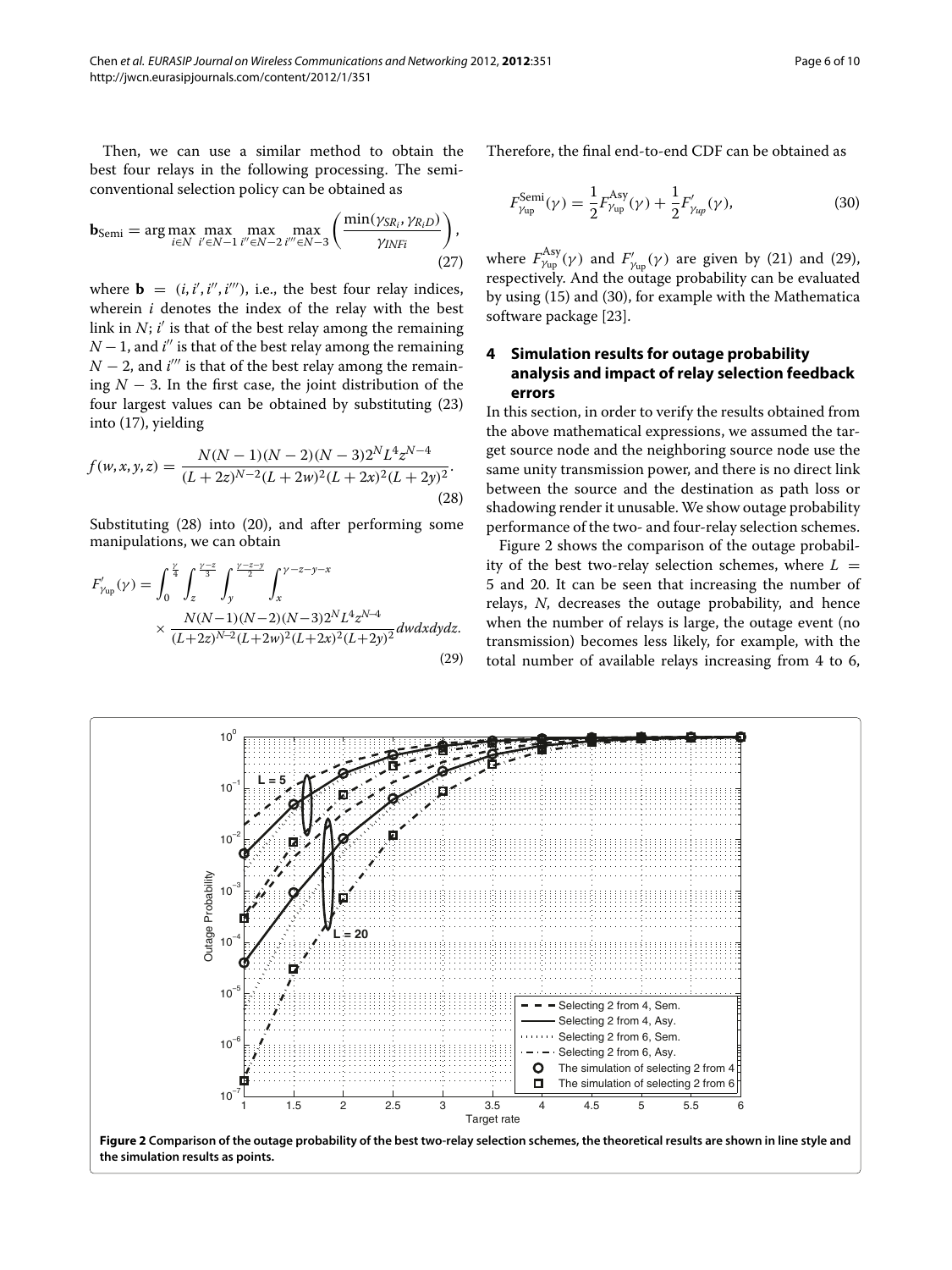the outage probability of the best two-relay selection is decreased from approximately 0.308 to 0.162 for the semi-conventional case; and from 0.192 to 0.073 for the asymptotic case when the threshold value *α* is 15 dB and  $L = 5$ . The outage performance of the asymptotic case closely matches the simulation results, when SNR = 40 dB. Moreover, with increased source-to-interference power ratio, the performance in terms of outage probability is improved.

Figure [3](#page-6-0) shows the outage probability of the best fourrelay selection schemes, where  $L = 5$  and 20. It can be seen that increasing the number of relays, decreases the outage probability, for example, with the total number of available relays increasing from 6 to 8, the outage probability of the best four-relay selection is decreased from approximately 0.013 to 0.0025 for the semi-conventional case; and from 0.0022 to 1.6  $\times$  10<sup>-4</sup> for the asymptotic case when the threshold value  $\alpha$  is 7 dB and  $L = 5$ . With increased source-to-interference power ratio, the performance of outage probability again improves. Moreover, the asymptotic results match very well with the simulation results, when SNR = 40 dB.

Figure [4](#page-7-0) shows the comparison of the outage probability of the single relay selection and the best two- and four-relay selection schemes,  $SNR = 40$  dB and  $L = 5$ or 10. Obviously, with increasing the number of selected relays, the outage probability decreases. For example, for the semi-conventional case, when the total number of available relays is 6, *L* = 5 and the threshold value *α* is 7 dB, the outage probability of a single relay, the best two-relay and the best four-relay selections are approximately 0.1, 0.036, and 0.013, respectively. Furthermore, for the asymptotic case, when  $N = 6, L = 10$ , and  $\alpha = 7$  dB, the outage probability of the best relay, the best two-relay, and the best four-relay selections are approximately 0.0045, 5.59  $\times$  10<sup>-4</sup>, and 9.01  $\times$  10<sup>-5</sup>, respectively. These results confirm that two- and four-relay selection schemes provide more robust transmission than single relay selection, because for the single relay selection, it just uses a single relay to help the source to transmit the signal. Therefore, we can choose a different number of relays to communicate with the source and destination nodes, according to the target outage probability. Finally, through using DSTC we have the advantage of avoiding the bandwidth overhead in using the MRC scheme. We next consider how the end-to-end BER performance of the relay selection schemes degrades when there is an error in selecting the particular relay(s) to use in transmission.

Next, we compare the BER performance of the best tworelay selection from a group of N available relays,  $N =$ 4, with distributed Alamouti code with the best single relay selection in the presence of relay selection feedback errors, when quadrature phase-shift keying symbols are used in transmission.

We want to show the comparison between the best two-relay selection and the single relay selection in a

<span id="page-6-0"></span>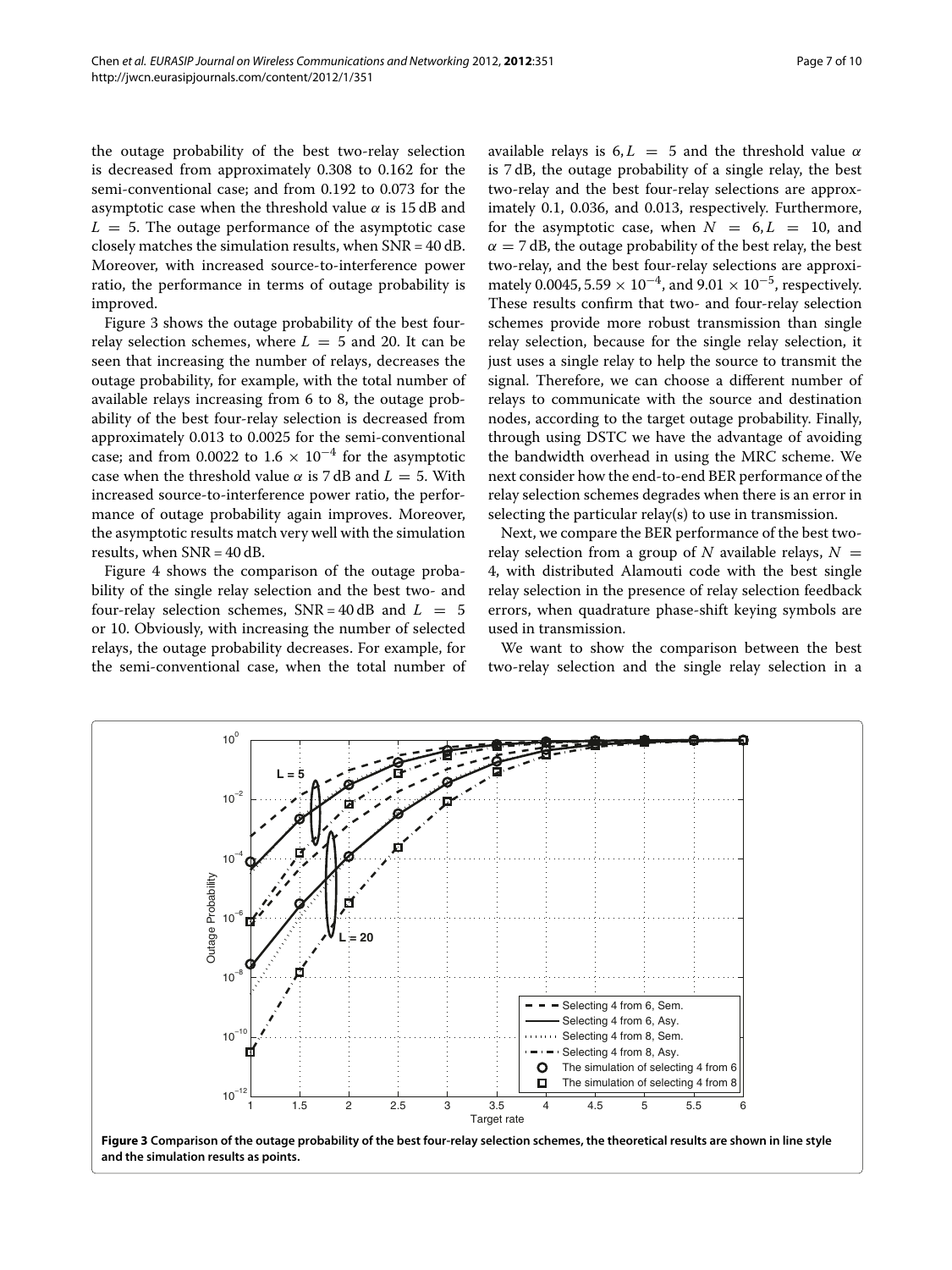

<span id="page-7-0"></span>representative relay selection feedback error environment, and the signal-to-interference power ratio  $L = 50$  is assumed. To simulate errors in the feedback of relay selection information from the destination we introduce an error rate in the feedback. An error rate of 0.5 corresponds to 50% of the selections being made in error; that is, rather than selecting the best relay, one of the other relays is chosen with equal probability of selection. As can be seen in Figure [5,](#page-7-1) when perfect relay selection is made, i.e., an error rate of 0, the BER performance of the best single relay

<span id="page-7-1"></span>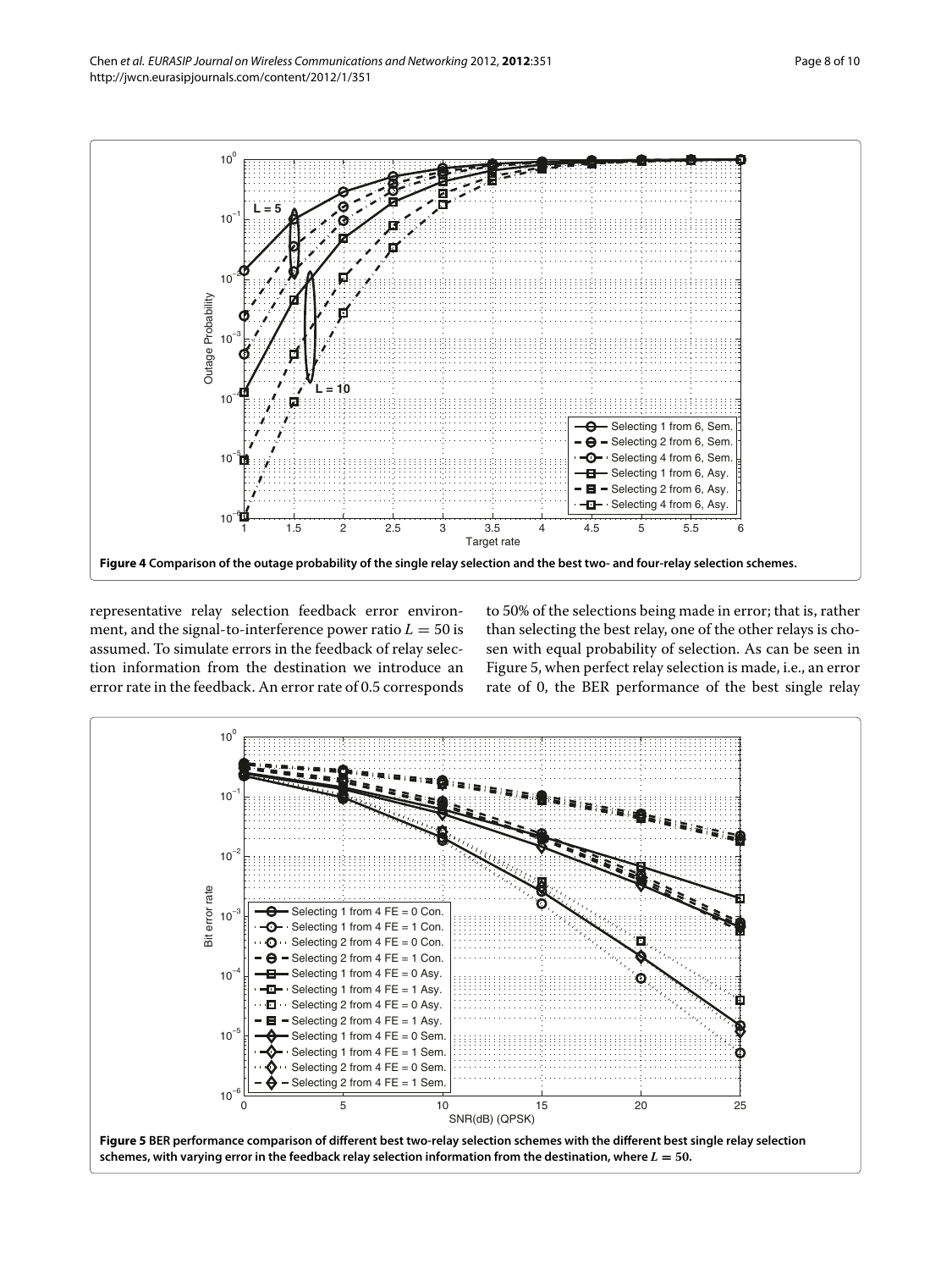selection is worse than the best two-relay selection for the three different relay selection schemes, which are denoted by circular, square, and diamond dotted lines for the conventional, asymptotic, and semi-conventional schemes, respectively. Moreover, in the presence of errors in the relay selection, i.e., error rate over the range 0 to 1, all of the different best two-relay selection schemes outperform that of the best single relay selection. These results illustrate clearly the increased robustness of the best two-relay selection scheme over the single relay selection scheme in the presence of moderate to severe relay selection feedback errors. For example, for the conventional best tworelay selection scheme, when the SNR is 20 dB, the BER for the conventional best two-relay selection changes from approximately  $1 \times 10^{-4}$  only to  $4.9 \times 10^{-3}$  as the error rate changes from 0 to 1, whereas the BER for the single relay selection is increased from approximately 2.15  $\times$  10<sup>-4</sup> to  $5.1 \times 10^{-2}$ , confirming the improved robustness.

Compared with Figure [5,](#page-7-1) Figure [6](#page-8-1) has the same trend for BER performance, which confirms the increased robustness of the best two-relay selection scheme over the single relay selection scheme in the presence of moderate to severe relay selection feedback errors. For example, for the conventional best two-relay selection scheme, when the SNR is 20 dB, the BER for the conventional best two-relay selection changes from approximately  $2.4 \times 10^{-4}$  only to  $8 \times 10^{-3}$  as the feedback error rate changes from 0 to 1, whereas the BER for the single relay selection is increased from approximately  $3.5 \times 10^{-4}$  to  $6 \times 10^{-2}$ , confirming the improved robustness. Moreover, because of the increased interference from the neighboring cluster, the BER performance of the three selection schemes is slightly worse than that of the small interference environment given in Figure [5,](#page-7-1) when  $L = 50$ . For example, for the conventional, asymptotic, and semi-conventional best two-relay selection schemes, when SNR = 25 dB, the BER for the conventional, asymptotic, and semi-conventional best two-relay selection increase from approximately  $5\times10^{-6}$  to  $2\times10^{-5}$ , from approximately 3.8  $\times$  10<sup>-5</sup> to 4.2  $\times$  10<sup>-5</sup>, and from approximately  $1.5 \times 10^{-5}$  to  $3 \times 10^{-5}$  as the *L* decreases from 50 to 10.

## <span id="page-8-0"></span>**5 Conclusion**

We have examined two different selection schemes which are asymptotical and semi-conventional policies to select the best two and four relays from a group of available relays in the same cluster by using local measurements of the instantaneous channel conditions in the context of legacy systems which adopt max*(*min*(*·, ·*))* type policies. New analytical expressions for the PDF, and CDF of end-to-end SNR were derived together with closed form expressions for outage probability over Rayleigh fading channels. Numerical results were provided to show the advantage of the outage probability performance of the best two- and four-relay selection in a cooperative communication system. Moreover, through simulation study,

<span id="page-8-1"></span>